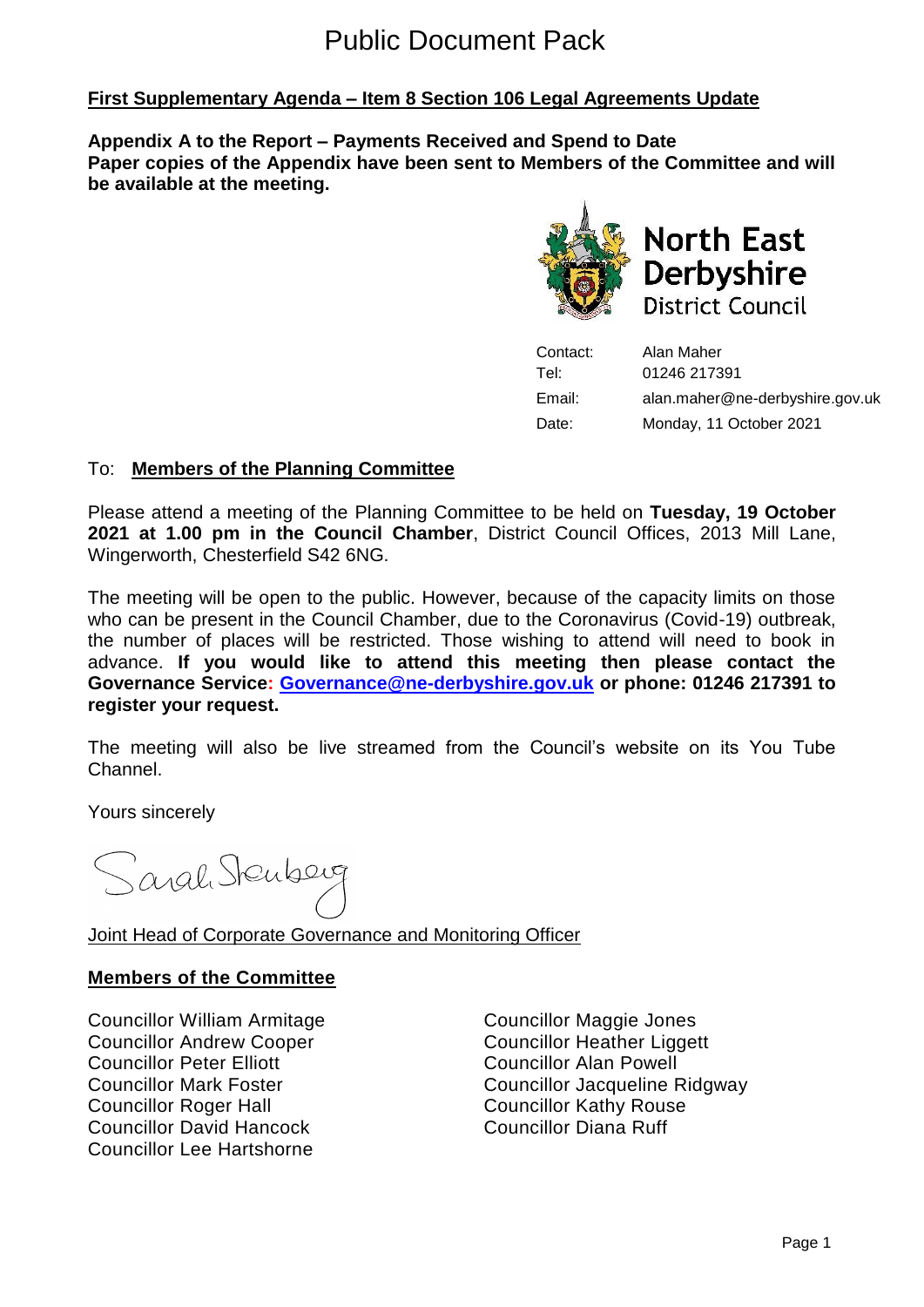**Please notify the Senior Governance Officer, Alan Maher by 4.00 pm on Friday 15 October 2021 of any substitutions made for the meeting.**

**For further information about this meeting please contact: Alan Maher 01246 217391**

# **A G E N D A**

**8 Section 106 (Legal) Agreements Update** (Page 4)

Appendix A to the Report – Payments Received and Spend to Date



\_\_\_\_\_\_\_\_\_\_\_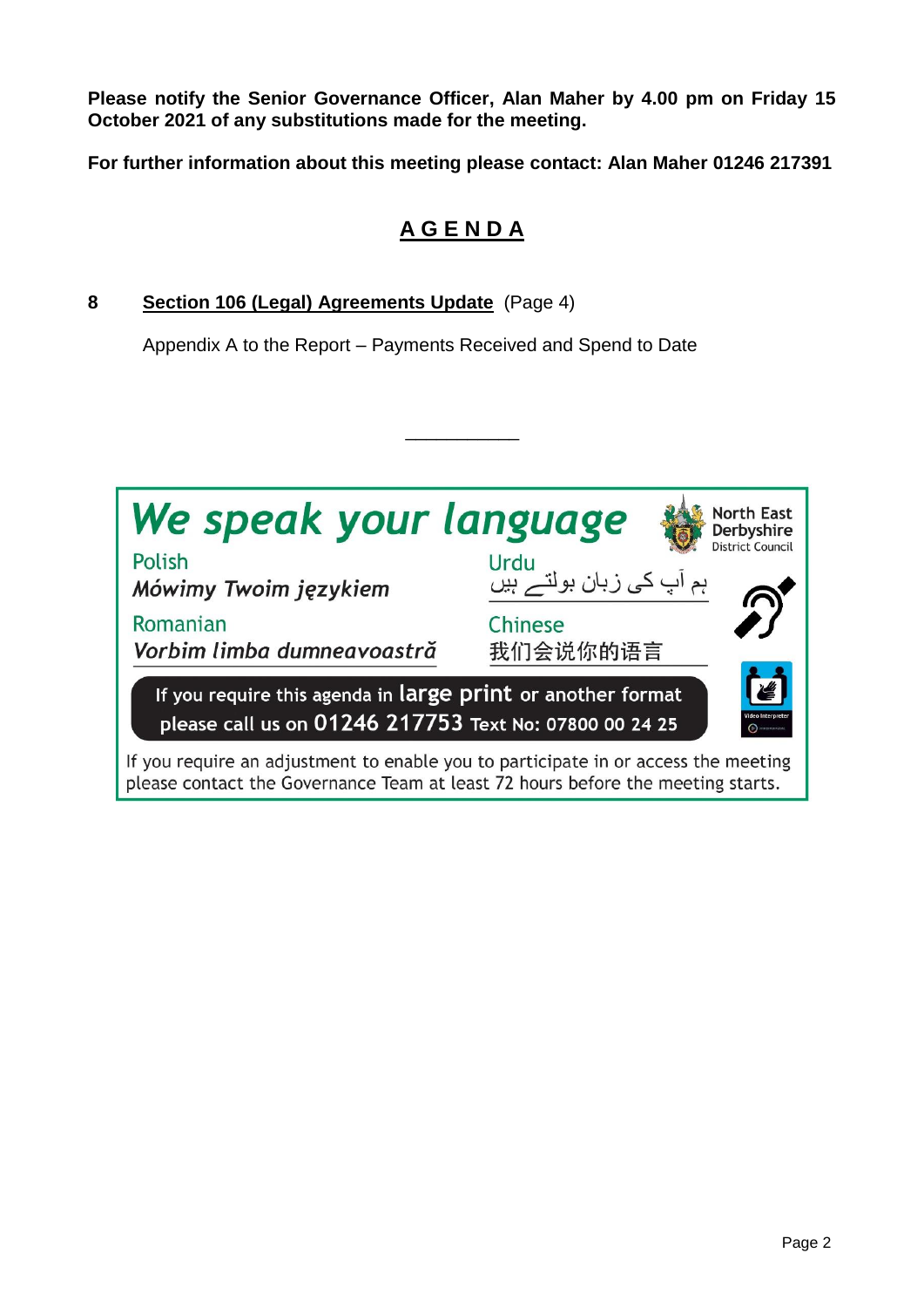## **S106 Agreements - Payments Received and Spend to Date**

| <b>Ref</b>     |                                                                                                                       |                                           |                                |                    |  |
|----------------|-----------------------------------------------------------------------------------------------------------------------|-------------------------------------------|--------------------------------|--------------------|--|
| No.            | <b>Address</b>                                                                                                        | <b>Planning Application No.</b>           | <b>Intended Use</b>            | <b>Use By Date</b> |  |
| $\overline{2}$ | PFI Site Penncroft Lane and Nethercroft Lane, Danesmoor                                                               | 05/00744/FL                               | Maintenance                    | 31/10/21           |  |
| $6\phantom{1}$ | <b>Biwater Industries Limited, Market Street, Clay Cross</b>                                                          | 08/01085/OL                               | Maintenance                    | 31/10/24           |  |
| 15             | J J Cummins Limited, Matlock Road, Wessington                                                                         | 10/01193/FL                               | <b>Open Space</b>              | 10/05/22           |  |
| 24             | Land To The Rear Of 61 To 119 Nethermoor Road And 15 To 21<br>Deerlands Road, Wingerworth                             | 12/00600/FL                               | <b>Open Space Maintenance</b>  | 15/03/26           |  |
| 30             | 117 Chesterfield Road, North Wingfield                                                                                | 13/00283/OL & 16/00609/RM                 | <b>Play Space Contribution</b> | 05/04/29           |  |
| 30             | 117 Chesterfield Road, North Wingfield                                                                                | 13/00283/OL & 16/00609/RM                 | Maintenance                    | 05/04/29           |  |
| 31             | Land between Main Road and Burnsde Avenue and rear of properties<br>on the North Side of Hallfieldgate Lane, Shirland | 23/00273/OL, 17/00340/OL &<br>16/01137/RM | <b>Recreation Contribution</b> | 11/11/23           |  |
| 31             | Land between Main Road and Burnsde Avenue and rear of properties<br>on the North Side of Hallfieldgate Lane, Shirland | 23/00273/OL, 17/00340/OL &<br>16/01137/RM | Maintenance                    | 11/11/23           |  |
| 32             | <b>Land at Coney Green Clay Cross</b>                                                                                 | 97/00136/OL                               | <b>Open Space</b>              | 01/04/23           |  |
| 34             | Land To The East Of Hardwick Drive And To The Rear Of 45 To 57<br>Penrose Crescent, Arkwright Town                    | 13/00704/FL                               | Maintenance                    | 13/04/26           |  |
| 35             | Site Of Former H B Walker And Son Ltd, Netherthorpe Lane, Killamarsh                                                  | 13/00804/FL                               | <b>Play Area</b>               | 14/01/26           |  |
| 35             | Site Of Former H B Walker And Son Ltd, Netherthorpe Lane, Killamarsh                                                  | 13/00804/FL                               | Maintenance                    | 14/01/26           |  |
| 43<br>Page 3   | The Buck Inn<br><b>Holmgate Road</b><br><b>Clay Cross</b>                                                             | 13/00263/OL & 15/00409/FL                 | <b>Recreation contribution</b> | 26/02/24           |  |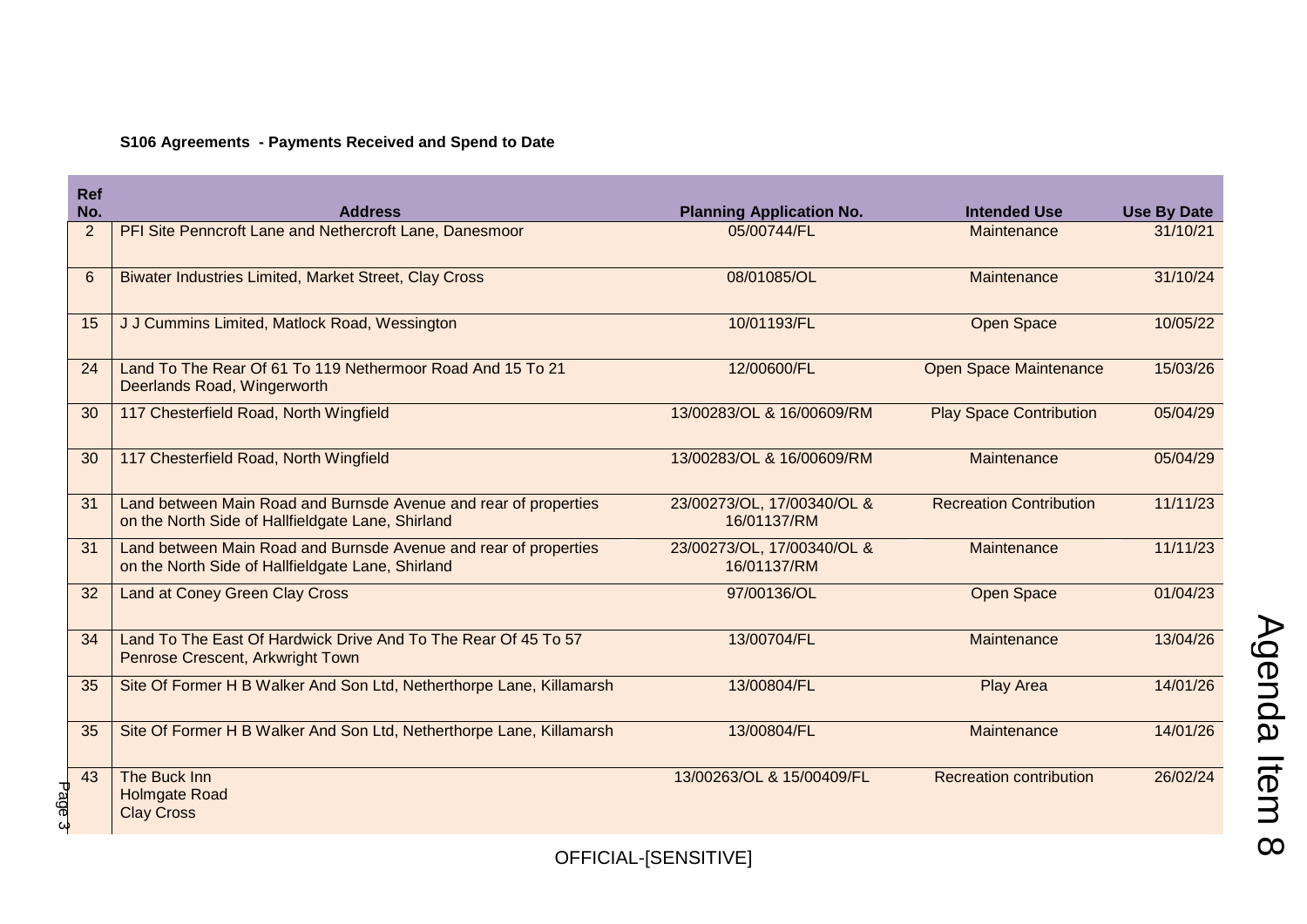| 43                        | The Buck Inn<br><b>Holmgate Road</b><br><b>Clay Cross</b>                                              | 13/00263/OL & 15/00409/FL                   | Maintenance                    | 26/02/24 |
|---------------------------|--------------------------------------------------------------------------------------------------------|---------------------------------------------|--------------------------------|----------|
| 44                        | Allotments, Main Road, Shirland                                                                        | 13/00321/FL                                 | <b>Play Space Contribution</b> | 03/03/24 |
| 44                        | Allotments, Main Road, Shirland                                                                        | 13/00321/FL                                 | Maintenance                    | 03/03/24 |
| 49                        | <b>Dewley Way Clay Cross</b>                                                                           | 08/01085/OL                                 | <b>Open Space</b>              | 31/03/26 |
| 50                        | Land to the South of Pioneer House and to the rear of 1-59 Adlington<br>Avenue, Mill Lane, Wingerworth | 12/00072/OL & 14/01289/RM                   | <b>Open Space</b>              | 13/04/28 |
| 57                        | Land North West of 24 Matlock Road, Wessington                                                         | 14/00147/OL & 15/01083/RM                   | <b>Recreation contribution</b> | 28/02/23 |
| 57                        | Land North West of 24 Matlock Road, Wessington                                                         | 14/00147/OL & 15/01083/RM                   | Maintenance                    | No date  |
| 83                        | 83A Clay Lane, Clay Cross                                                                              | 15/00383/OL, 18/00123/OL and<br>17/01226/RM | <b>Recreation Contribution</b> | 21/12/25 |
| 83                        | 83A Clay Lane, Clay Cross                                                                              | 15/00383/OL, 18/00123/OL and<br>17/01226/RM | Maintenance                    | 21/12/25 |
| 85                        | Land To The Rear Of 61 To 119 Nethermoor Road And 15 To 21<br>Deerlands Road, Wingerworth              | 15/00211/FL                                 | <b>Recreation Contribution</b> | 10/09/25 |
| 85                        | Land To The Rear Of 61 To 119 Nethermoor Road And 15 To 21<br>Deerlands Road, Wingerworth              | 15/00211/FL                                 | Maintenance                    | No Date  |
| 101                       | Land North and West of Creg Ny Baa, Brackenfield Lane, Wessington                                      | 16/00419/FL                                 | <b>Recreation Contribution</b> | 14/03/26 |
| 105                       | Land East of Fanny Avenue, Killamarsh                                                                  | 16/01302/FL                                 | <b>Recreation Contribution</b> | No date  |
| 105                       | Land East of Fanny Avenue, Killamarsh                                                                  | 16/01302/FL                                 | Maintenance                    | No date  |
| 113                       | Land To The South Of Allotments At Ducksett Lane Accessed From<br><b>Staveley Lane, Eckington</b>      | 14/00562/OL & 17/00064/RM                   | <b>Recreation Contribution</b> | 18/03/25 |
| age 4<br>$\overline{113}$ | Land To The South Of Allotments At Ducksett Lane Accessed From<br><b>Staveley Lane, Eckington</b>      | 14/00562/OL & 17/00064/RM                   | Maintenance                    | 18/03/25 |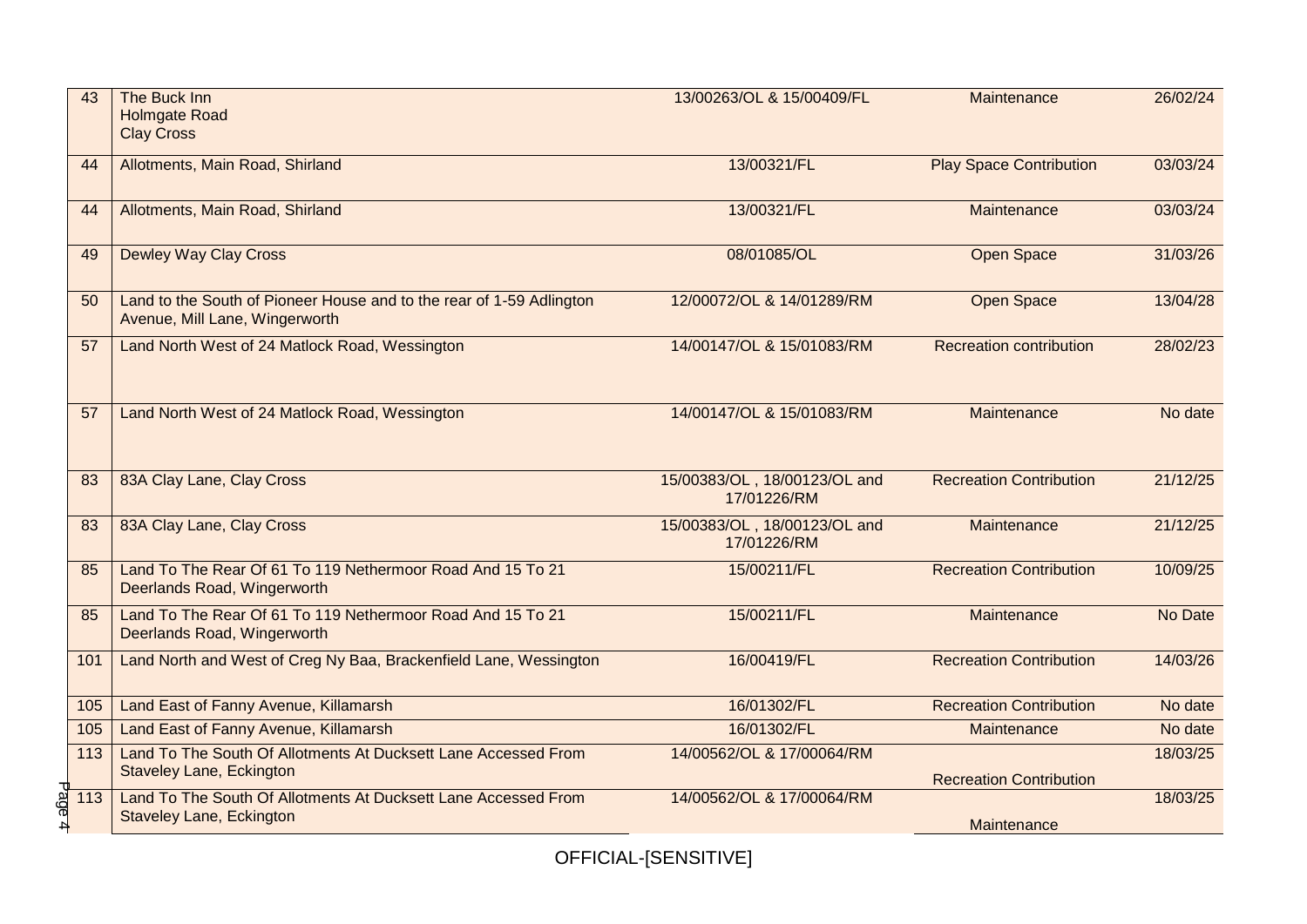| 122               | Land to rear of Hockley House, Hockley Lane, Wingerworth                                                                   | 18/00188/OL, 19/00567/FL &<br>19/01040/RM | <b>Recreation Contribution</b> | 09/03/31                                                                  |
|-------------------|----------------------------------------------------------------------------------------------------------------------------|-------------------------------------------|--------------------------------|---------------------------------------------------------------------------|
| 122               | Land to rear of Hockley House, Hockley Lane, Wingerworth                                                                   | 18/00188/OL, 19/00567/FL &<br>19/01040/RM | Maintenance                    | 09/03/31                                                                  |
|                   | <b>Recreation/Open Space Totals</b>                                                                                        |                                           |                                |                                                                           |
| 31                | Land between Main Road and Burnsde Avenue and rear of properties<br>on the North Side of Hallfieldgate Lane, Shirland      | 12/00273/OL, 17/00340/OL &<br>16/01137/RM | Highways                       | 11/11/23                                                                  |
| 44                | Allotments, Main Road, Shirland                                                                                            | 13/00321/FL                               | Highways                       | 03/03/24                                                                  |
| 50                | Land To The South Of Pioneer House And To The Rear Of 1-59<br><b>Adlington Avenue</b><br>Mill Lane<br>Wingerworth          | 12/00072/OL & 14/01289/RM                 | Highways                       | 08/06/36                                                                  |
| 70                | Evergreen And Vacant Land To The East Of Derby Road And North Of<br>Junction With<br><b>Brassington Lane</b><br>Old Tupton | 14/01293/FL                               | Highways                       | No date                                                                   |
|                   | <b>Highways Totals</b>                                                                                                     |                                           |                                |                                                                           |
|                   | None outstanding                                                                                                           |                                           |                                |                                                                           |
|                   | <b>Education Totals</b>                                                                                                    |                                           |                                |                                                                           |
| 24                | Land To The Rear Of 61 To 119 Nethermoor Road And 15 To 21<br>Deerlands Road, Wingerworth                                  | 12/00600/FL                               | <b>Waste Contribution</b>      | 15/03/26                                                                  |
| 85                | Land To The Rear Of 61 To 119 Nethermoor Road And 15 To 21<br>Deerlands Road, Wingerworth                                  | 15/00211/FL                               | <b>Waste Contribution</b>      | 10/09/25                                                                  |
| 93                | Land to the east and north of 119, Top Road, Calow                                                                         | 16/00772/OL                               | <b>Waste Contribution</b>      | 14/12/27                                                                  |
|                   | <b>Cleansing/Waste Totals</b>                                                                                              |                                           |                                |                                                                           |
| 13                | Allotments, Masefield Avenue, Holmewood                                                                                    | 14/00373/OL                               | Affordable Housing             | No date                                                                   |
| 33                | Site Of Former Standall Tools Mickley Lane, Dronfield Woodhouse                                                            | 13/00675/FL                               | Affordable Housing             | 26/04/26                                                                  |
| 58<br>Page<br>С'n | Windwhistle Farm, Southend, Grassmoor                                                                                      | 14/00184/OL & 15/00336/RM                 | Affordable Housing             | to be used<br>within 5<br>years of<br>completion of<br>the<br>development |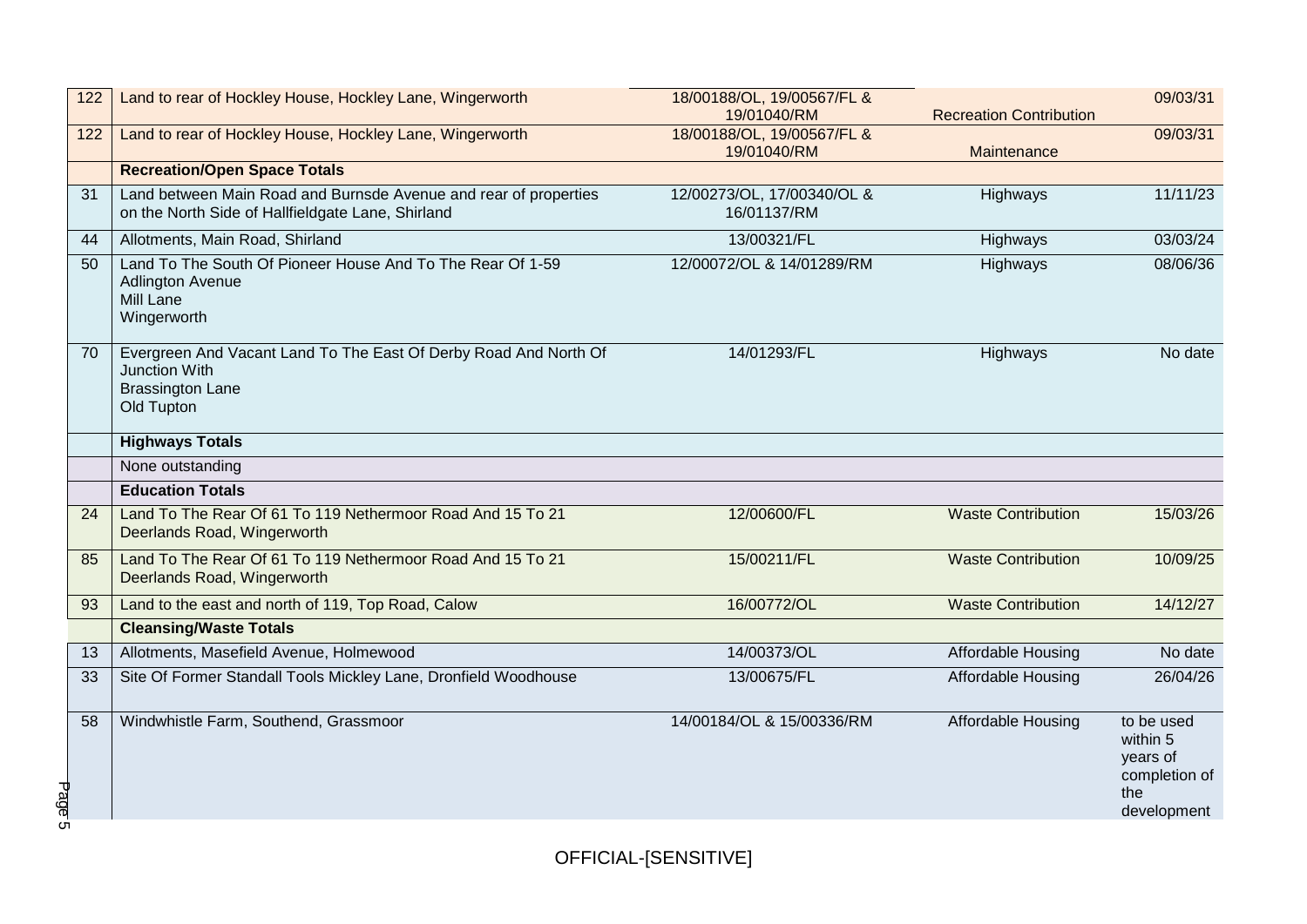| 75                                                                                          | Appletree Restorations, Mansfield Road, Corbriggs                                                                        | 13/00921/OL                               | Affordable Housing                                         | No time limit<br>prescribed in<br>S106<br>Agreement |
|---------------------------------------------------------------------------------------------|--------------------------------------------------------------------------------------------------------------------------|-------------------------------------------|------------------------------------------------------------|-----------------------------------------------------|
| 90                                                                                          | Land To The Rear Of 10 To 52, Ashover, Old Tupton                                                                        | 15/00551/FL                               | <b>Affordable Housing</b>                                  | 21/12/21                                            |
| 104                                                                                         | Allotments, Masefield Avenue, Holmewood                                                                                  | 17/00425/FL                               | Affordable Housing                                         | 16/02/26                                            |
|                                                                                             | <b>Affordable Housing Totals</b>                                                                                         |                                           |                                                            |                                                     |
| 10                                                                                          | Land South of Sunningdale Park and Poplar Drive and to the West of 21 10/01152/OL & 13/01032/RM<br>Elvin Way, New Tupton |                                           | <b>Health Contribution</b>                                 | 13/07/25                                            |
| 13                                                                                          | Allotments, Masefield Avenue, Holmewood                                                                                  | 11/00804/OL                               | <b>Health Contribution</b>                                 | No date                                             |
|                                                                                             | <b>Health Contributions Totals</b>                                                                                       |                                           |                                                            |                                                     |
| 15                                                                                          | J J Cummins Limited, Matlock Road, Wessington                                                                            | 11/00743/OL                               | <b>Community Building</b><br>Contribution                  | No date                                             |
| 24                                                                                          | Land To The Rear Of 61 To 119 Nethermoor Road And 15 To 21<br>Deerlands Road, Wingerworth                                | 12/00600/FL                               | <b>Library Contribution</b>                                | 15/03/26                                            |
| 66                                                                                          | Northgate Information Solutions Littlemoor Eckington                                                                     | 14/00827/FL                               | <b>Eckington Town Centre</b><br>Contribution               | 26/01/25                                            |
| 85                                                                                          | Land to rear of 61 to 119 Nethermoor Road and 15 to 21 Deerlands<br>Road, Wingerworth                                    | 15/00211/FL                               | <b>Library Contribution</b>                                | 10/09/22                                            |
| 87                                                                                          | Angel Hotel, 8 Market Street, Eckington                                                                                  | 11/00685/FL                               | <b>Public Realm</b>                                        | 13/11/22                                            |
| 104                                                                                         | Allotments, Masefield Avenue, Holmewood                                                                                  | 17/00425/FL                               | <b>Holmewood Facilities</b><br>Contribution                | 11/02/26                                            |
| 122                                                                                         | Land to the rear of Hockley House, Hockley Lane, Wingerworth                                                             | 18/00188/OL, 19/00567/FL &<br>19/01040/RM | <b>Biodiversity Payment</b>                                | 24/08/30                                            |
| $\begin{array}{c}\n\hline\n\text{130} \\ \hline\n\text{9} \\ \hline\n\text{0}\n\end{array}$ | Land Opposite The Avenue Visitor Centre on the South side of Mill<br>Lane, Wingerworth                                   | 17/00227/OL                               | <b>Additional Community</b><br>infrastructure Contribution | 17/05/25                                            |
|                                                                                             | <b>General/Public Realm Totals</b>                                                                                       |                                           |                                                            |                                                     |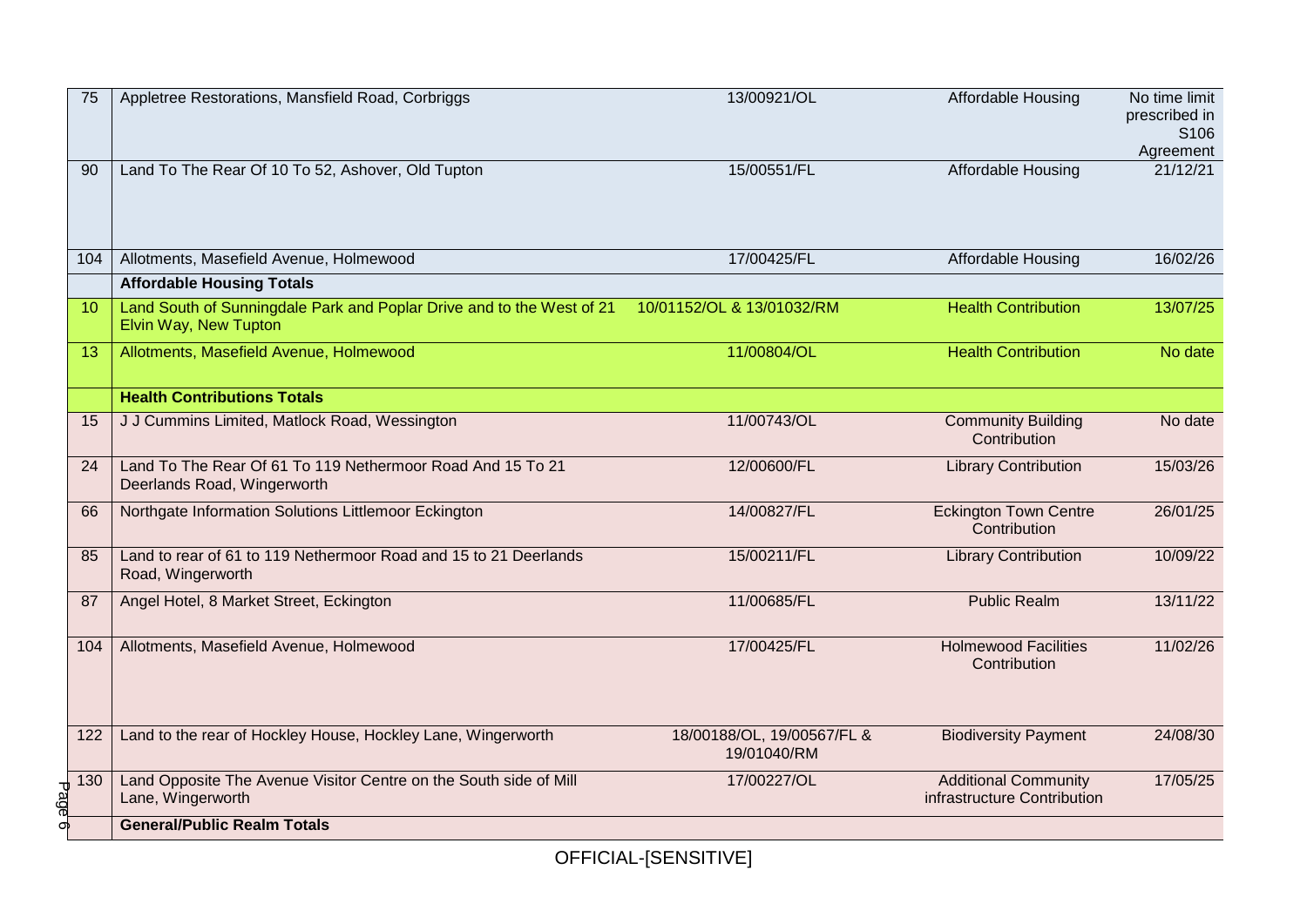Monitoring Payments

**Monitoring Payments Totals**

**Total S106 grant available**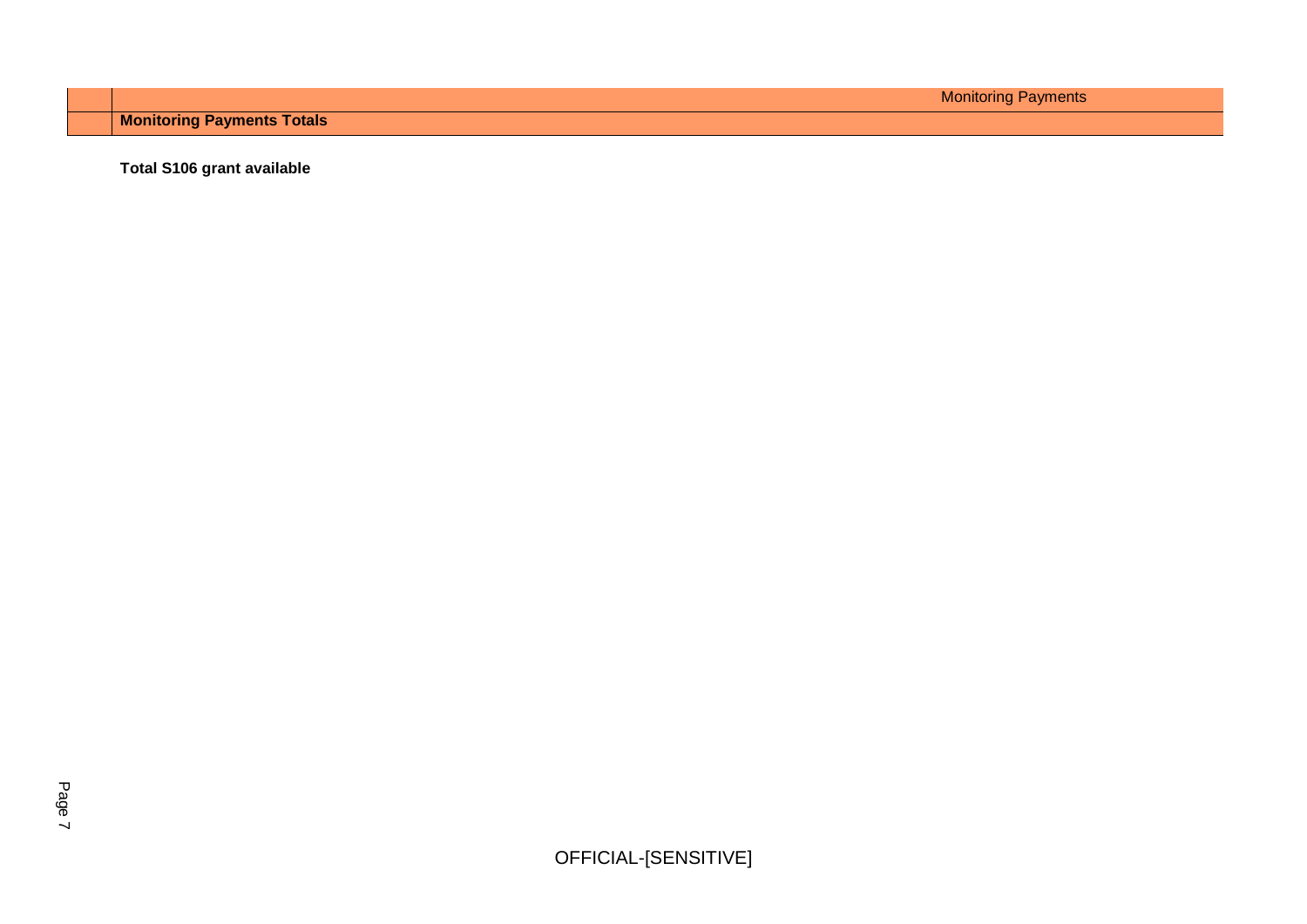| <b>Ref</b><br>No. | <b>Planning</b><br><b>Application No.</b>    | <b>Conditions/Triggers</b>                                                                                | <b>Works Status</b>                  | <b>Amount</b><br><b>Received</b> | Spend to date | <b>Current Balance</b> | <b>Spend Category</b> |
|-------------------|----------------------------------------------|-----------------------------------------------------------------------------------------------------------|--------------------------------------|----------------------------------|---------------|------------------------|-----------------------|
| $\overline{2}$    | 05/00744/FL                                  | Prior to the occupation of 50%<br>of the dwellings                                                        | Finished on site                     | £9,520.00                        | £8,568.00     | £952.00                |                       |
| $6\phantom{1}$    | 08/01085/OL                                  | Upon the grant of each<br>reserved matters permissions                                                    | Agreement made<br>(work not started) | £280,534.83                      | £142,835.00   | £137,699.83            |                       |
| 15                | 10/01193/FL                                  | Payable upon the first<br>occupation of the 5th dwelling                                                  | Agreement made<br>(work not started) | £1,431.47                        | £0.00         | £1,431.47              |                       |
| 24                | 12/00600/FL                                  | to be paid over a period of 10<br>years & To be paid before<br>occupation of 50% of approved<br>dwellings | Started on site                      | £27,149.00                       | £0.00         | £27,149.00             |                       |
| 30                | 13/00283/OL &<br>16/00609/RM                 | to be paid before occupation of<br>50% of approved dwellings                                              | Started on site                      | £42,039.33                       | £0.00         | £42,039.33             |                       |
| 30                | 13/00283/OL &<br>16/00609/RM                 | to be paid before occupation of<br>50% of approved dwellings                                              | Started on site                      | £12,730.80                       | £0.00         | £12,730.80             |                       |
| 31                | 23/00273/OL,<br>17/00340/OL &<br>16/01137/RM | to be paid on 50% occupation<br>of the dwellings.                                                         | Started on site                      | £95,000.00                       | £0.00         | £95,000.00             |                       |
| 31                | 23/00273/OL,<br>17/00340/OL &<br>16/01137/RM | to be paid on 50% occupation<br>of the dwellings.                                                         | Started on site                      | £24,000.00                       | £0.00         | £24,000.00             |                       |
| 32                | 97/00136/OL                                  | To be used within 10 years of<br>payment                                                                  | Finished on site                     | £38,308.00                       | £32,656.00    | £5,652.00              |                       |

Page 8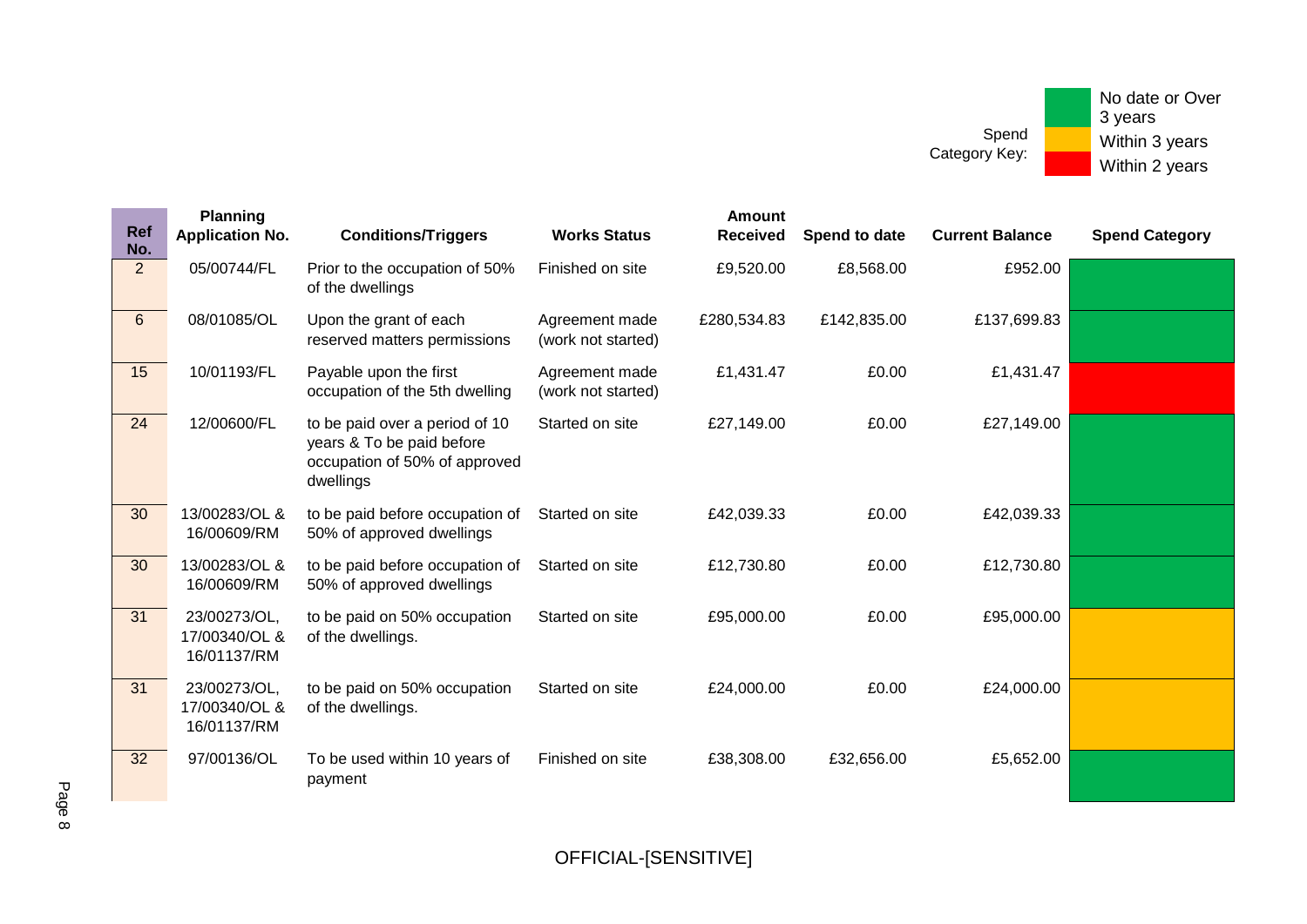| 34 | 13/00704/FL                  | To be paid before occupation<br>of 50% of approved dwellings                                                                          | Started on site  | £3,231.89   | £1,292.72 | £1,939.17   |  |
|----|------------------------------|---------------------------------------------------------------------------------------------------------------------------------------|------------------|-------------|-----------|-------------|--|
| 35 | 13/00804/FL                  | within 10 years                                                                                                                       | Finished on site | £7,408.45   | £7,021.93 | £386.52     |  |
| 35 | 13/00804/FL                  | within 10 years                                                                                                                       | Finished on site | £1,940.00   | £776.00   | £1,164.00   |  |
| 43 | 13/00263/OL &<br>15/00409/FL | To be paid before the<br>occupation of 50% of approved<br>dwellings                                                                   | Finished on site | £7,363.99   | £0.00     | £7,363.99   |  |
| 43 | 13/00263/OL &<br>15/00409/FL | To be paid before the<br>occupation of 50% of approved<br>dwellings                                                                   | Finished on site | £1,994.83   | £0.00     | £1,994.83   |  |
| 44 | 13/00321/FL                  | To be paid before the<br>occupation of 50% of approved<br>dwellings                                                                   | Started on site  | £5,100.40   | £0.00     | £5,100.40   |  |
| 44 | 13/00321/FL                  | To be paid before the<br>occupation of 50% of approved<br>dwellings                                                                   | Started on site  | £200.32     | £0.00     | £200.32     |  |
| 49 | 08/01085/OL                  | To be paid before the<br>occupation of 50% of approved<br>dwellings                                                                   | Started on site  | £9,685.50   | £4,613.00 | £5,072.50   |  |
| 50 | 12/00072/OL &<br>14/01289/RM | within 10 years of receipt to be<br>paid before occupation of 50%<br>of approved dwellings                                            | Started on site  | £127,000.00 | £0.00     | £127,000.00 |  |
| 57 | 14/00147/OL &<br>15/01083/RM | Within 5 years of occuparion of<br>50% of approved dwellings on<br>the development following a<br><b>Reserved Matters Application</b> | Started on site  | £22,143.69  | £0.00     | £22,143.69  |  |
| 57 | 14/00147/OL &<br>15/01083/RM | over a 10 year period & to be<br>paid before occuparion of 50%<br>of approved dwellings on the                                        | Started on site  | £6,643.10   | £0.00     | £6,643.10   |  |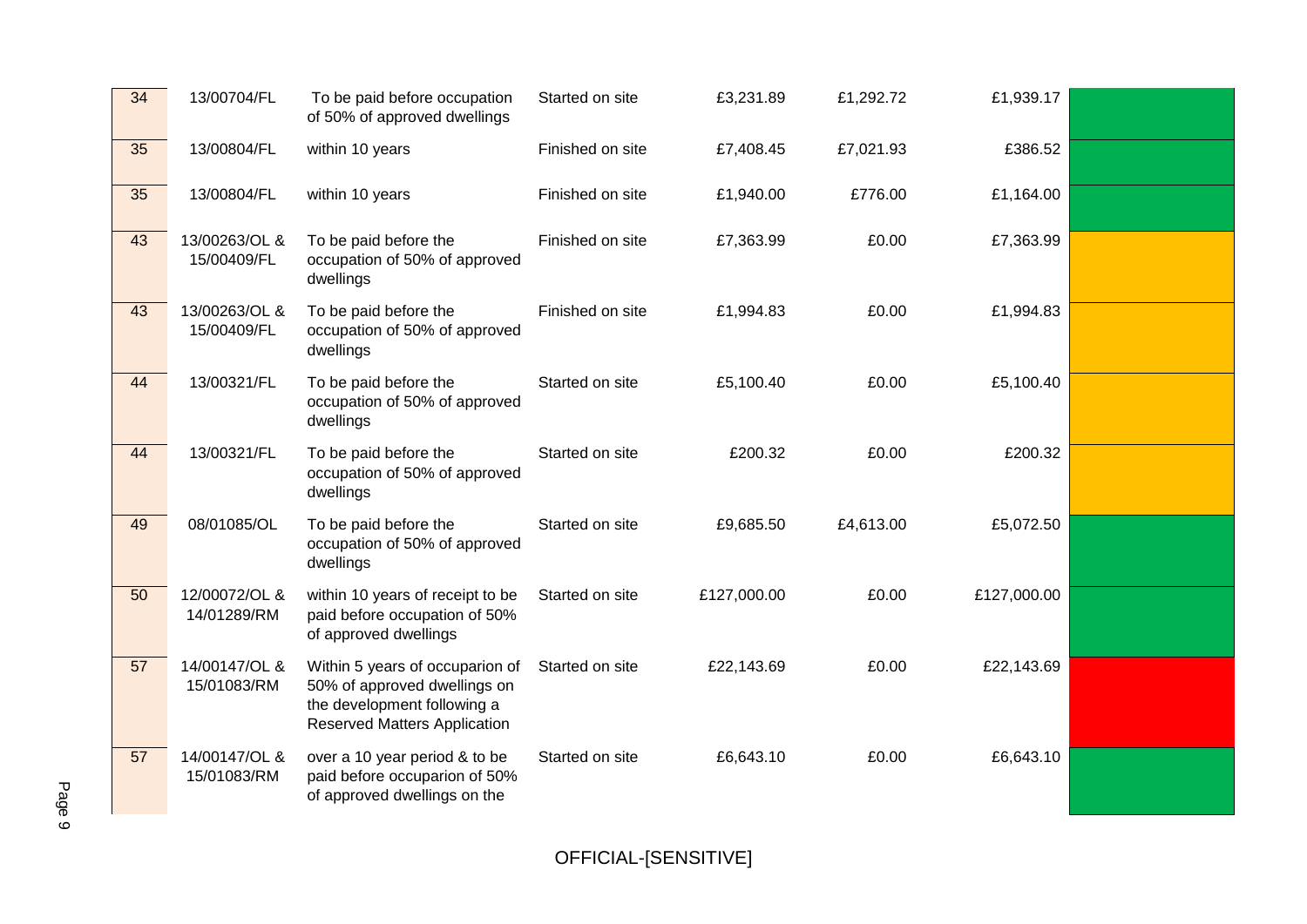|     |                                                   | development following a<br><b>Reserved Matters Application</b>                              |                  |            |       |            |  |
|-----|---------------------------------------------------|---------------------------------------------------------------------------------------------|------------------|------------|-------|------------|--|
| 83  | 15/00383/OL,<br>18/00123/OL<br>and<br>17/01226/RM | to be paid before the<br>occupation of 50% of approved<br>dwellings                         | Started on site  | £7,843.00  | £0.00 | £7,843.00  |  |
| 83  | 15/00383/OL,<br>18/00123/OL<br>and<br>17/01226/RM | over a 10 year period & to be<br>paid before the occupation of<br>50% of approved dwellings | Started on site  | £2,063.30  | £0.00 | £2,063.30  |  |
| 85  | 15/00211/FL                                       | To be paid before the<br>occupation of 50% of approved<br>dwellings                         | Finished on site | £647.00    | £0.00 | £647.00    |  |
| 85  | 15/00211/FL                                       | To be paid before the<br>occupation of 50% of approved<br>dwellings                         | Finished on site | £161.76    | £0.00 | £161.76    |  |
| 101 | 16/00419/FL                                       | £23,945.20 to be paid prior to<br>the first occupation of 1st<br>dwelling                   | Started on site  | £23,945.20 | £0.00 | £23,945.20 |  |
| 105 | 16/01302/FL                                       | To be paid prior to the<br>occupation of any dwelling                                       | Started on site  | £18,300.00 | £0.00 | £18,300.00 |  |
| 105 | 16/01302/FL                                       | To be paid prior to the<br>occupation of any dwelling                                       | Started on site  | £5,000.00  | £0.00 | £5,000.00  |  |
| 113 | 14/00562/OL &<br>17/00064/RM                      | to be paid before occupation of<br>50% of the dwellings                                     | Started on Site  | £66,870.00 | £0.00 | £66,870.00 |  |
| 113 | 14/00562/OL &<br>17/00064/RM                      | to be paid before occupation of<br>50% of the dwellings                                     | Started on Site  | £16,980.00 | £0.00 | £16,980.00 |  |
| 122 | 18/00188/OL,<br>19/00567/FL &<br>19/01040/RM      | to be paid before occupation of<br>50% of the dwellings                                     | Started on Site  | £23,049.45 | £0.00 | £23,049.45 |  |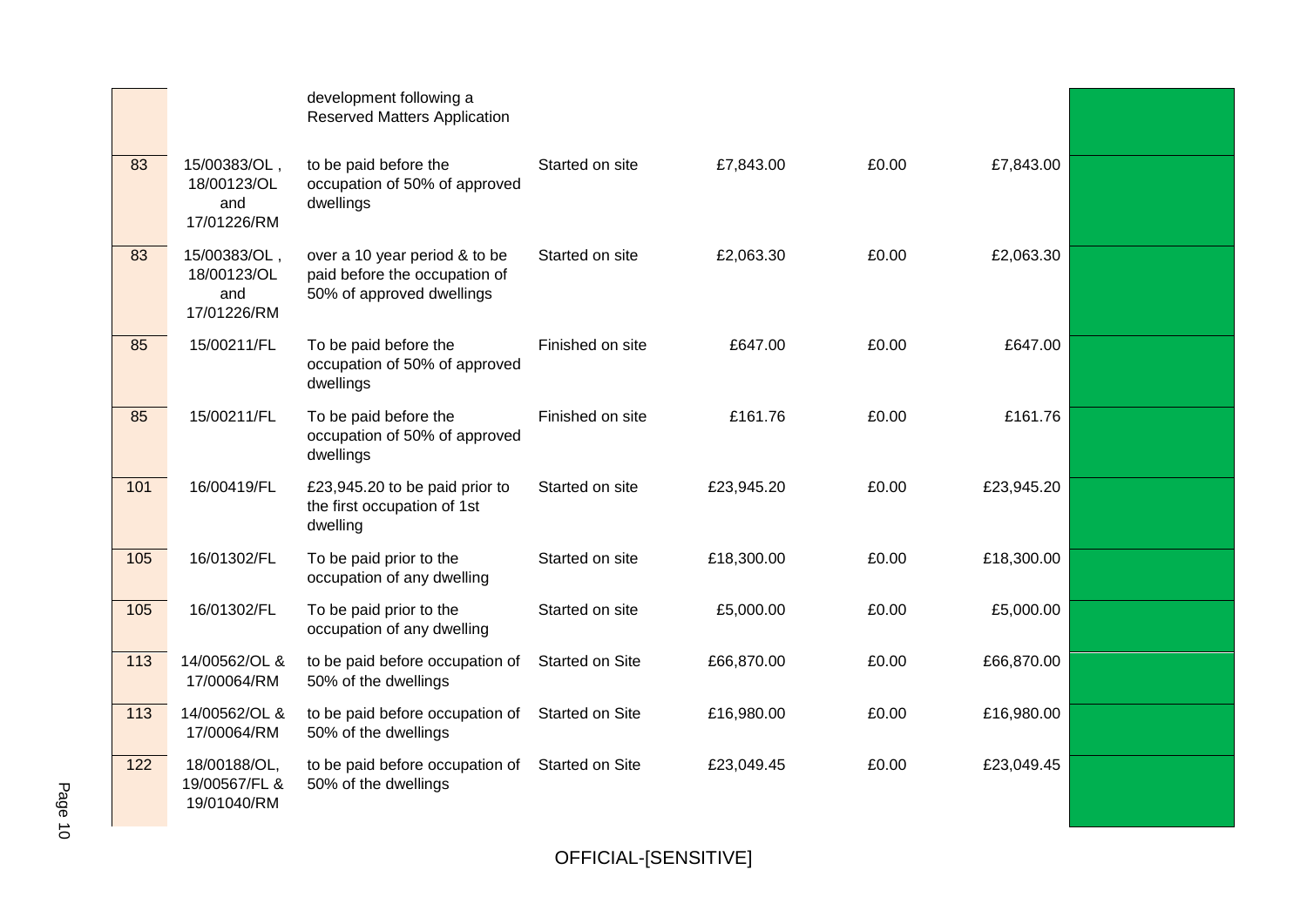| 122             | 18/00188/OL,<br>19/00567/FL &<br>19/01040/RM | to be paid before occupation of Started on Site<br>50% of the dwellings                                   |                  | £6,974.72   | £0.00       | £6,974.72   |  |
|-----------------|----------------------------------------------|-----------------------------------------------------------------------------------------------------------|------------------|-------------|-------------|-------------|--|
|                 |                                              |                                                                                                           |                  | £895,260.03 | £197,762.65 | £697,497.38 |  |
| 31              | 12/00273/OL,<br>17/00340/OL &<br>16/01137/RM | to be paid on 50% occupation<br>of the dwellings.                                                         | Started on site  | £30,000.00  | £0.00       | £30,000.00  |  |
| 44              | 13/00321/FL                                  | to be paid on 50% occupation<br>of the dwellings.                                                         | Started on site  | £3,000.00   | £0.00       | £3,000.00   |  |
| 50              | 12/00072/OL &<br>14/01289/RM                 | to be paid on 85% occupation<br>of the dwellings.                                                         | Started on site  | £302,100.00 | £0.00       | £302,100.00 |  |
| 70              | 14/01293/FL                                  | to be paid on 50% occupation<br>of the dwellings.                                                         | Started on site  | £25,000.00  | £20,000.00  | £5,000.00   |  |
|                 |                                              |                                                                                                           |                  | £360,100.00 | £20,000.00  | £340,100.00 |  |
|                 |                                              |                                                                                                           |                  |             |             |             |  |
|                 |                                              |                                                                                                           |                  | £0.00       | £0.00       | £0.00       |  |
| $\overline{24}$ | 12/00600/FL                                  | to be paid over a period of 10<br>years & To be paid before<br>occupation of 50% of approved<br>dwellings | Started on site  | £627.64     | £615.57     | £12.07      |  |
| 85              | 15/00211/FL                                  | To be paid before the<br>occupation of 50% of approved<br>dwellings                                       | Finished on site | £12.07      | £0.00       | £12.07      |  |
| 93              | 16/00772/OL                                  | within 10 years                                                                                           | Started on site  | £431.20     | £0.00       | £431.20     |  |
|                 |                                              |                                                                                                           |                  | £1,070.91   | £615.57     | £455.34     |  |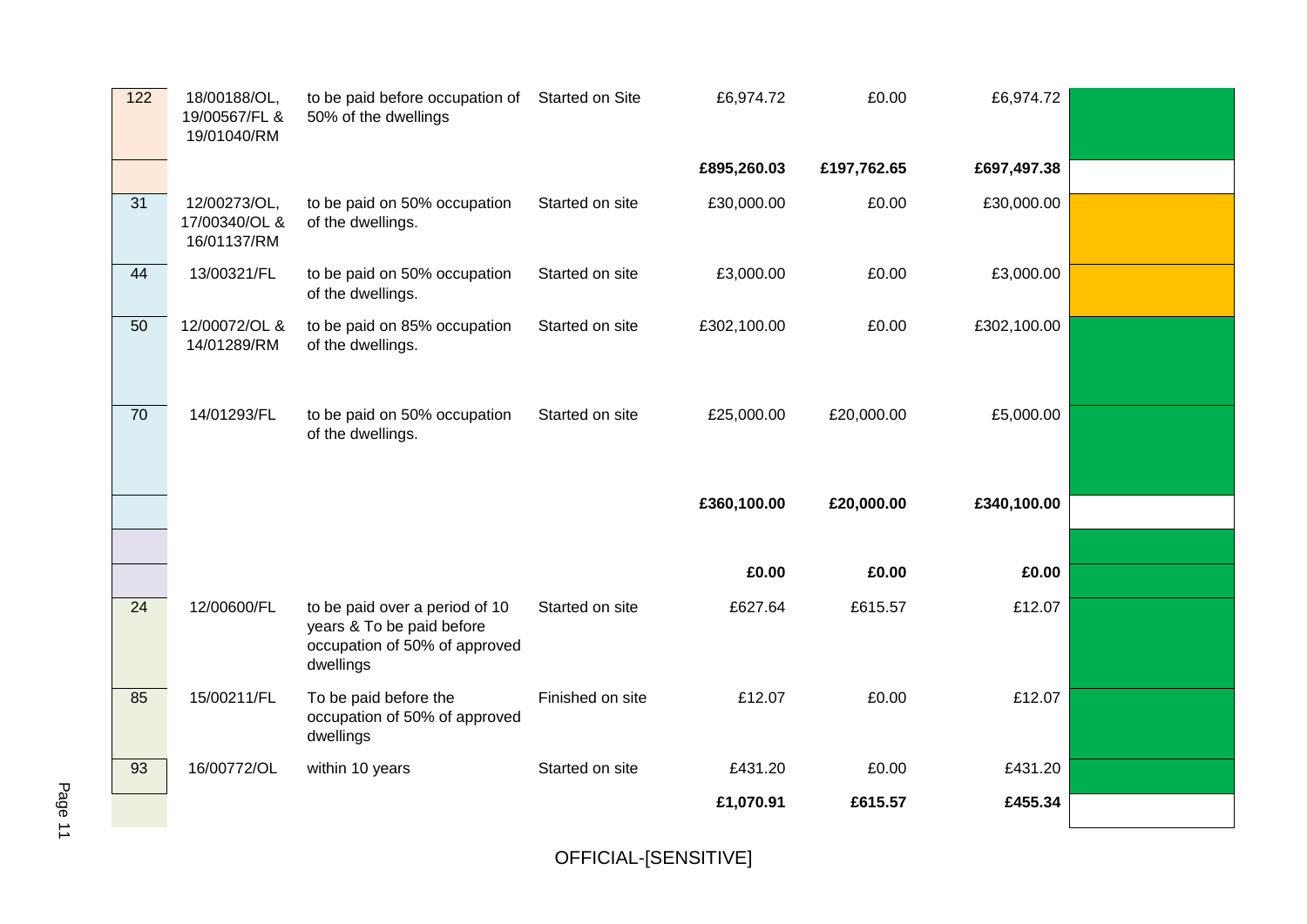| 13              | 14/00373/OL                  | to be paid before occupation of<br>the 10th dwelling                                                                                                                                                                                      | Started on site                      | £260,000.00   | £0.00      | £260,000.00 |  |
|-----------------|------------------------------|-------------------------------------------------------------------------------------------------------------------------------------------------------------------------------------------------------------------------------------------|--------------------------------------|---------------|------------|-------------|--|
| 33              | 13/00675/FL                  | to be paid before occupation of<br>50% of approved dwellings.<br>Within 10 years                                                                                                                                                          | Finished on site                     | £50,498.01    | £0.00      | £50,498.01  |  |
| 58              | 14/00184/OL &<br>15/00336/RM | to be paid before occupation of<br>50% of approved dwellings                                                                                                                                                                              | Started on site                      | £278,851.30   | £0.00      | £278,851.30 |  |
| 75              | 13/00921/OL                  | None                                                                                                                                                                                                                                      | Agreement made<br>(work not started) | £2,000.00     | £0.00      | £2,000.00   |  |
| 90              | 15/00551/FL                  | 1st £110,000 to be paid prior<br>to 1st occupation of the 1st<br>dwelling. Further £110,000 to<br>be paid prior to first occupation<br>of the 30th dwelling.<br>Remainder to be paid prior to<br>first occupation of the 45th<br>dwelling | Agreement made<br>(work not started) | £330,000.00   | £70,000.00 | £260,000.00 |  |
| 104             | 17/00425/FL                  | Before Occupation of the 10th<br><b>Dwelling</b>                                                                                                                                                                                          | Started on site                      | £81,000.00    | £0.00      | £81,000.00  |  |
|                 |                              |                                                                                                                                                                                                                                           |                                      | £1,002,349.31 | £70,000.00 | £932,349.31 |  |
| 10 <sub>1</sub> | 10/01152/OL &<br>13/01032/RM | Paid before occupation of 50%<br>if the dwellings approved<br>under reserved matters                                                                                                                                                      | Started on site                      | £7,175.84     | £0.00      | £7,175.84   |  |
| 13              | 11/00804/OL                  | Paid before occupation of 50%<br>if the dwellings approved<br>under reserved matters                                                                                                                                                      | Started on site                      | £82,009.60    | £0.00      | £82,009.60  |  |
|                 |                              |                                                                                                                                                                                                                                           |                                      | £89,185.44    | £0.00      | £89,185.44  |  |
| 15              | 11/00743/OL                  | Payable prior to the occupation<br>of the first market house                                                                                                                                                                              | Agreement made<br>(work not started) | £127,322.00   | £37,000.00 | £90,322.00  |  |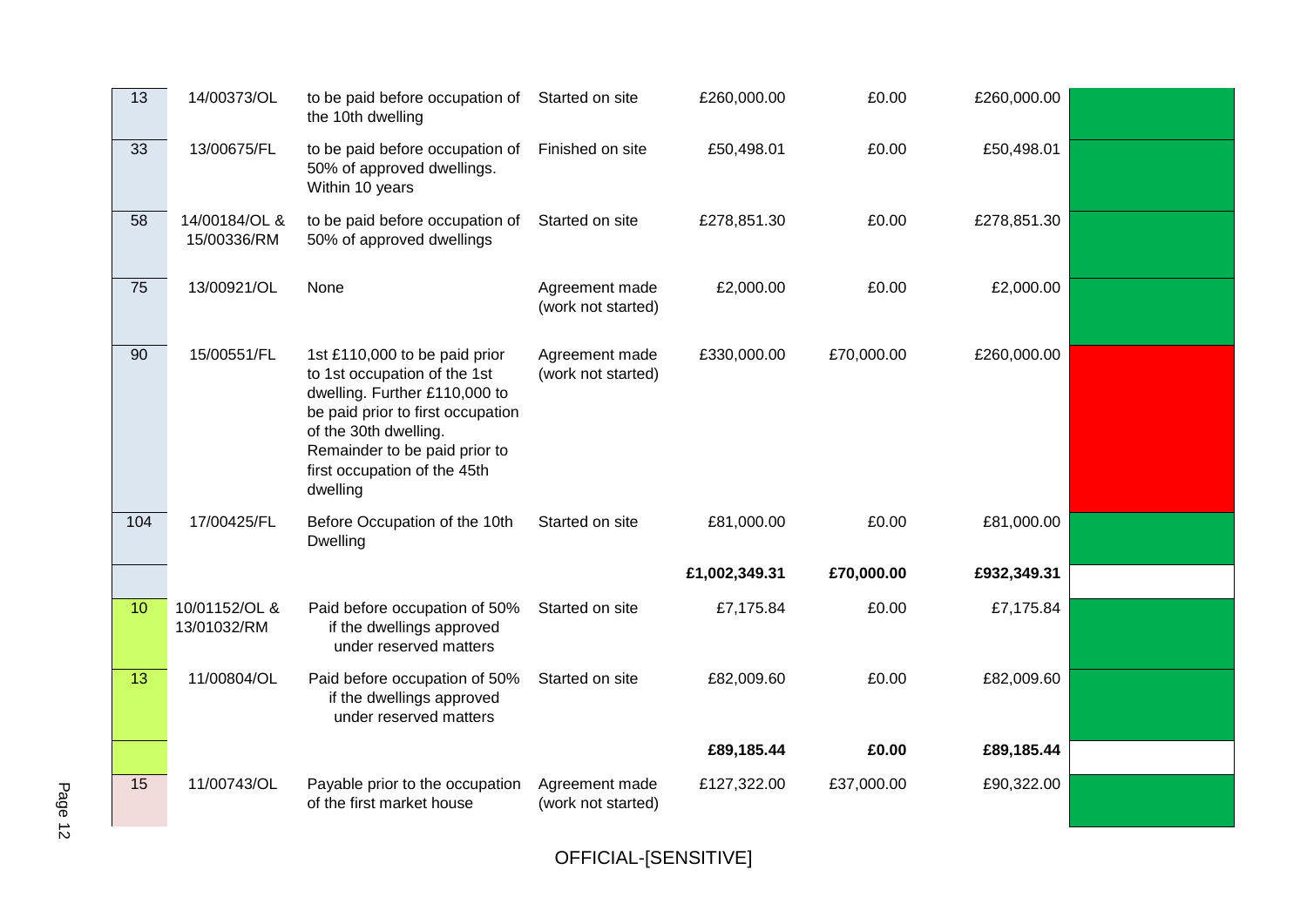| 24  | 12/00600/FL                                  | to be paid over a period of 10<br>years & To be paid before<br>occupation of 50% of approved<br>dwellings                                                                                        | Started on site                      | £18,720.00    | £18,360.00  | £360.00       |  |
|-----|----------------------------------------------|--------------------------------------------------------------------------------------------------------------------------------------------------------------------------------------------------|--------------------------------------|---------------|-------------|---------------|--|
| 66  | 14/00827/FL                                  | To be paid upon<br>commencement of<br>development                                                                                                                                                | Started on site                      | £40,000.00    | £0.00       | £40,000.00    |  |
| 85  | 15/00211/FL                                  | To be paid before the<br>occupation of 50% of approved<br>dwellings                                                                                                                              | Finished on site                     | £360.00       | £0.00       | £360.00       |  |
| 87  | 11/00685/FL                                  | Within 8 years. To be paid<br>upon commencement of<br>development                                                                                                                                | Finished on site                     | £8,000.00     | £0.00       | £8,000.00     |  |
| 104 | 17/00425/FL                                  | 1st payment of £7,330 before<br>occupation of 1st dwelling. 2nd<br>payment of £7,300 before<br>occupation of 26th dwelling.<br>3rd payment of £7,353.60<br>before occupation of 40th<br>dwelling | Started on site                      | £22,013.60    | £0.00       | £22,013.60    |  |
| 122 | 18/00188/OL,<br>19/00567/FL &<br>19/01040/RM | to be paid prior to<br>commencement of<br>development                                                                                                                                            | Agreement made<br>(work not started) | £23,128.00    | £0.00       | £23,128.00    |  |
| 130 | 17/00227/OL                                  | Within 5 years of payment date                                                                                                                                                                   | Agreement made<br>(work not started) | £32,500.00    | £0.00       | £32,500.00    |  |
|     |                                              |                                                                                                                                                                                                  |                                      | £272,043.60   | £55,360.00  | £216,683.60   |  |
|     |                                              |                                                                                                                                                                                                  |                                      | £36,284.17    | £0.00       | £36,284.17    |  |
|     |                                              |                                                                                                                                                                                                  |                                      | £36,284.17    | £0.00       | £36,284.17    |  |
|     |                                              |                                                                                                                                                                                                  |                                      |               |             |               |  |
|     |                                              |                                                                                                                                                                                                  |                                      | £2,656,293.46 | £343,738.22 | £2,312,555.24 |  |